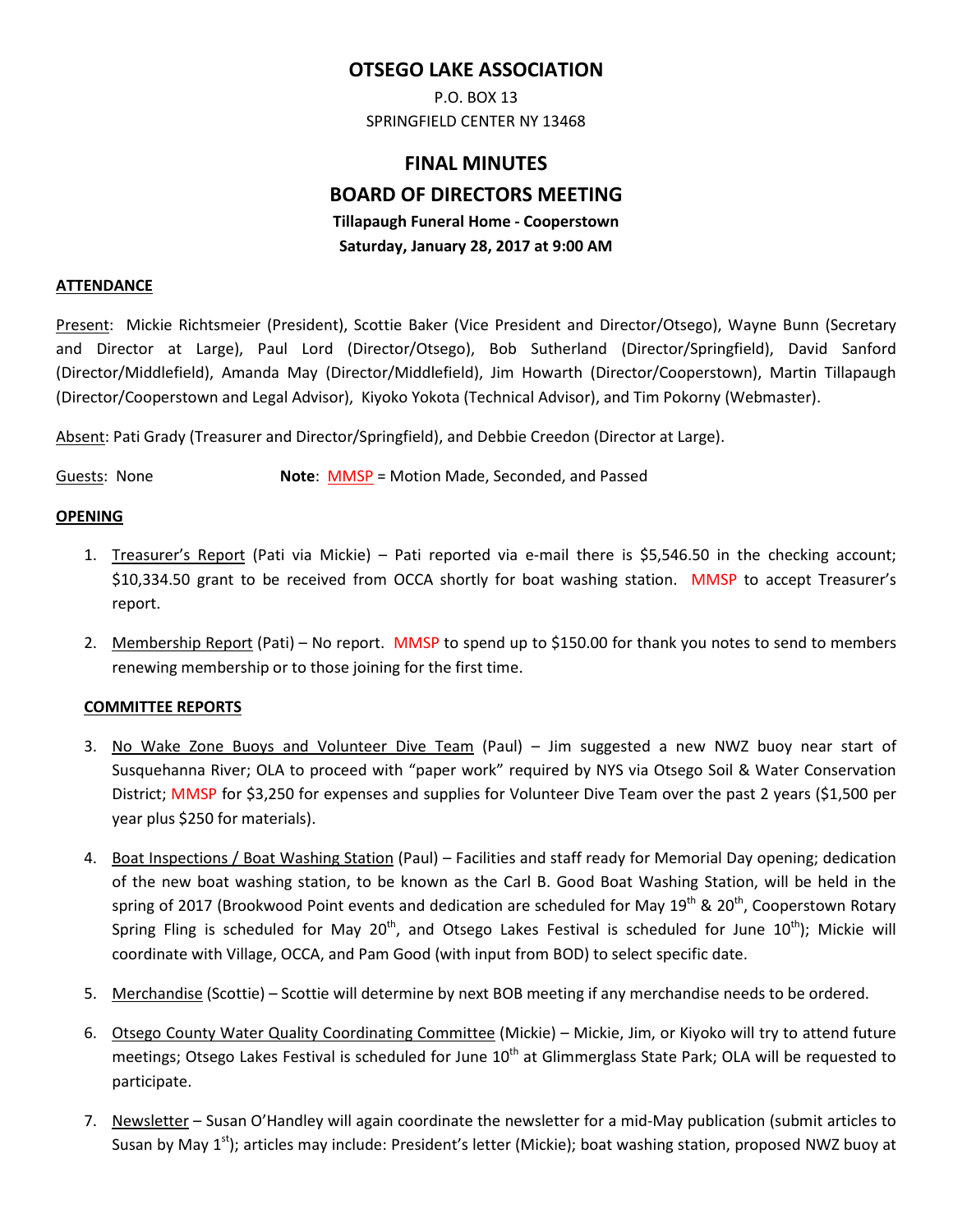Susquehanna, silt loading, invasive species, and fish updates (Paul, Kiyoko, Jim, Tim); merchandise (Scottie), electric boats (Scottie); monitoring buoy (Kiyoko); photos (Tim); annual meeting (Bob); and boat parade (Wayne).

- 8. Website (Tim) Everything is up to date and OK.
- 9. Coordination with Other Organizations: OCCA, Otsego2000, and OLT (Board) Mickie continues to work with OCCA on grant reimbursement for boat washing station.
- 10. Boat Parade (Wayne) Committee will meet in spring to determine specific date, time, etc; date for Cooperstown fireworks has not been set yet, Glimmerglass Festival's Springfield Appreciation Concert is scheduled for July  $2^{nd}$  at 4:00 PM; Springfield parade and BBQ/band concert are scheduled for July  $4^{th}$  at 11:00 AM and 12:00 Noon.
- 11. Annual Meeting (Bob) Scheduled for Saturday, August 12 at Glimmerglass (Opera) Festival pavilion; committee will meet in February to plan topics and speakers; main topics will be history of former turkey farm (now opera site), Goodyear family contributions, and Goodyear Swamp boardwalk restoration project.

## **OLD BUSINESS**

- 12. Otsego Lake Boat Inspection Stickers and Boater Safety Pamphlets (Wayne) Debbie and Wayne will work on a system to attach a sticker on boats launched into the lake indicating that the boats have been inspected (and washed if necessary); Debbie, Wayne, and Jim will work on a boater safety pamphlet to be given to boaters, motel guests, camp renters, etc.
- 13. Water Quality Monitoring Buoy at Five Mile Point (Kiyoko)– Kiyoko has received word that her \$69,000 grant application to the National Science Foundation has been awarded and will allow an upgraded buoy to be a fully automated system to monitor a dozen parameters simultaneously – not just temperature and light; Kiyoko would like the new buoy located in the middle of the lake off Five Mile Point (deepest point in the lake) but the Otsego County Sheriff's Department staff is resisting the location due to potential boater safety issues; Kiyoko, Martin, Jim and Paul will request a meeting with Sheriff Devlin to resolve the issues; a portion (\$2,723) of the \$7,105 NYS Water Resources Institute Grant that Kiyoko and Paul were awarded will fund supplies to deploy and maintain the automated buoy.
- 14. Update on Hickory Grove Project (Mickie) Nothing new to report.
- 15. Update on Sediment Run-Off at Bissell Property (Amanda) Amanda passed out copies of a statement that she and her husband submitted to the Town's Zoning Board of Appeals regarding a recent building erected on the Bissell property; the ZBA has ruled that the building must be removed; sediment continues to run off into the lake from the Bissell property; NYSDEC does not seem to have any interest in the situation although Paul has mentioned to them about the impact to the fish and the spawning area.

### **NEW BUSINESS**

16. Proposed Electric/Solar Boat Cruises (Scottie) - Scottie presented information from the Town Planning Board regarding an electric/solar boat cruise business proposed by Michele Barry on the westerly side of the lake about ½ mile north of Five Mile Point.